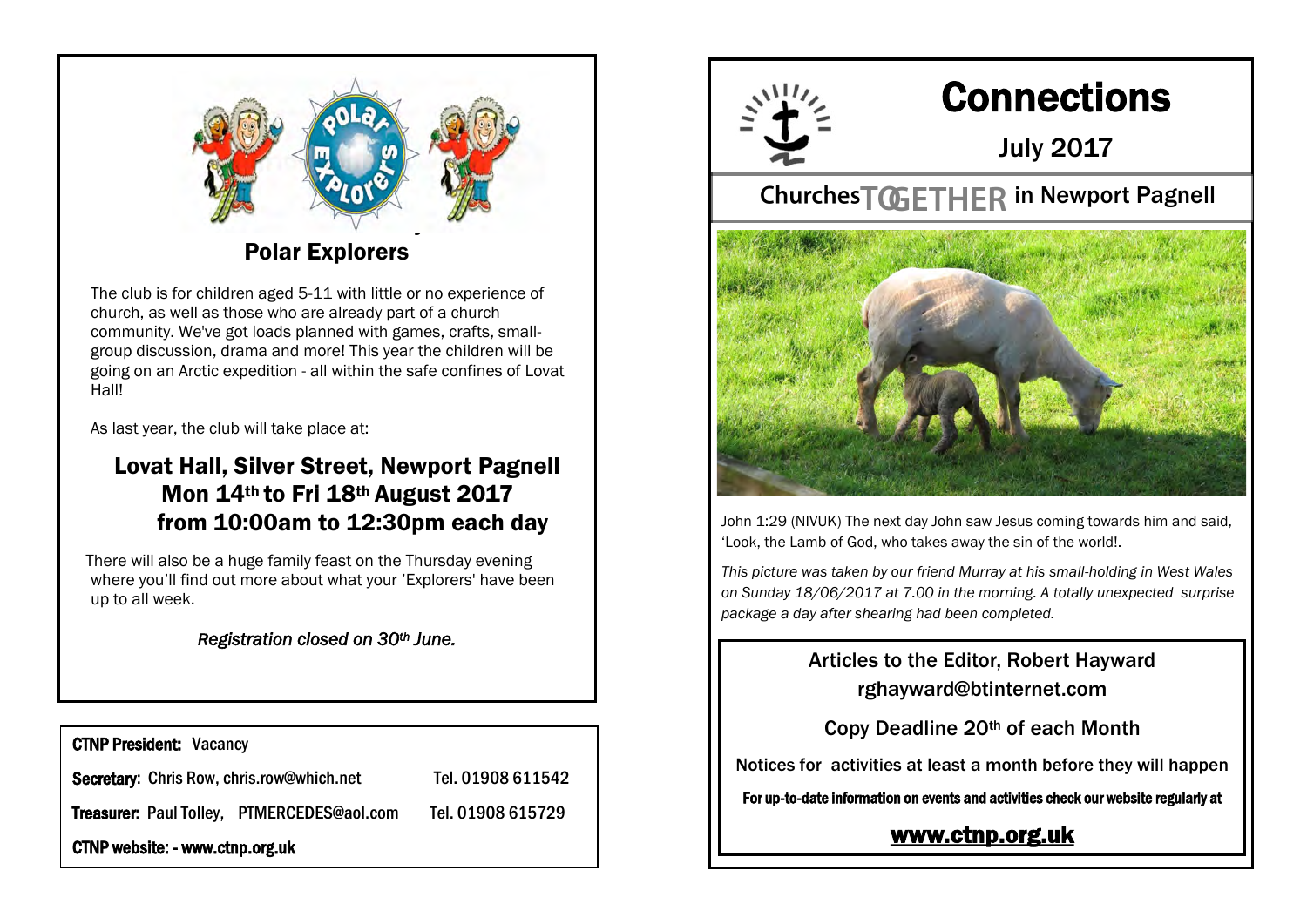

#### Chaplain's Letter

As I write it has been just over a week since the unbelievable news of the Manchester bombing. Family and friends were separated by death and others affected by injury and trauma. Fear gripped the heart of our nation and we poured out messages of love and sympathy to all those affected by the events of that night.

On a beautiful evening just a few days later, a couple of friends and I attended the vigil at The Rose in Campbell park. It was a beautiful service, but what really struck me was the diversity of the 200 people or so that attended. Different races, religions, ages, cultures and social classes joined together in reflective silence, prayer and respect for the people who were affected. In the arriving and departure to the gathering; smiles, greetings and glances were exchanged. People stayed long after the the vigil ended and laid flowers, messages and candles. There was a sense of belonging and of wanting to continue this quiet, yet wonderful fellowship with strangers.

Why is it that the best of humanity always comes out in times of tragedy? This isn't a new phenomenon; the people who I work with at Westbury Grange talk about community and kindness being prevalent during and just after the second world war.

The challenge we all face is to always give our best regardless of what is happening in our world. We can all play a part in making our community a caring and kind place at all times, not just as an occasional response to tragedy.

This thought reminds me of a song that can also be considered as a prayer:



This year we are holding our annual Celebration of Hymns on the evening of July 21st at 7.30pm, and hoping that the sun shines on us as it usually does!

The Salvation Army Band have agreed to play again, and our Minister, Nicola, will compere the evening. We're keeping the Songs of Praise format, with people choosing and introducing hymns that are special to them.

It would be great if a member/s of the other churches in Newport, (or anywhere?) who intends to be there

could choose a hymn / worship song for us to include in the programme. (Don't worry if you don't want to introduce them yourself – Nicola will do that for you!) If you could give a couple of options, it would be really helpful, in case we have a clash!

I'd be grateful for a reply by July  $10<sup>th</sup>$  if possible, so we can put the programme together.

I hope you can help us – it's usually been a lovely evening of fellowship. My phone number is 01908 615080 / 07713154762 and my email is [pjm12@btinternet.com](mailto:pjm12@btinternet.com)

Many thanks, Pat Mountford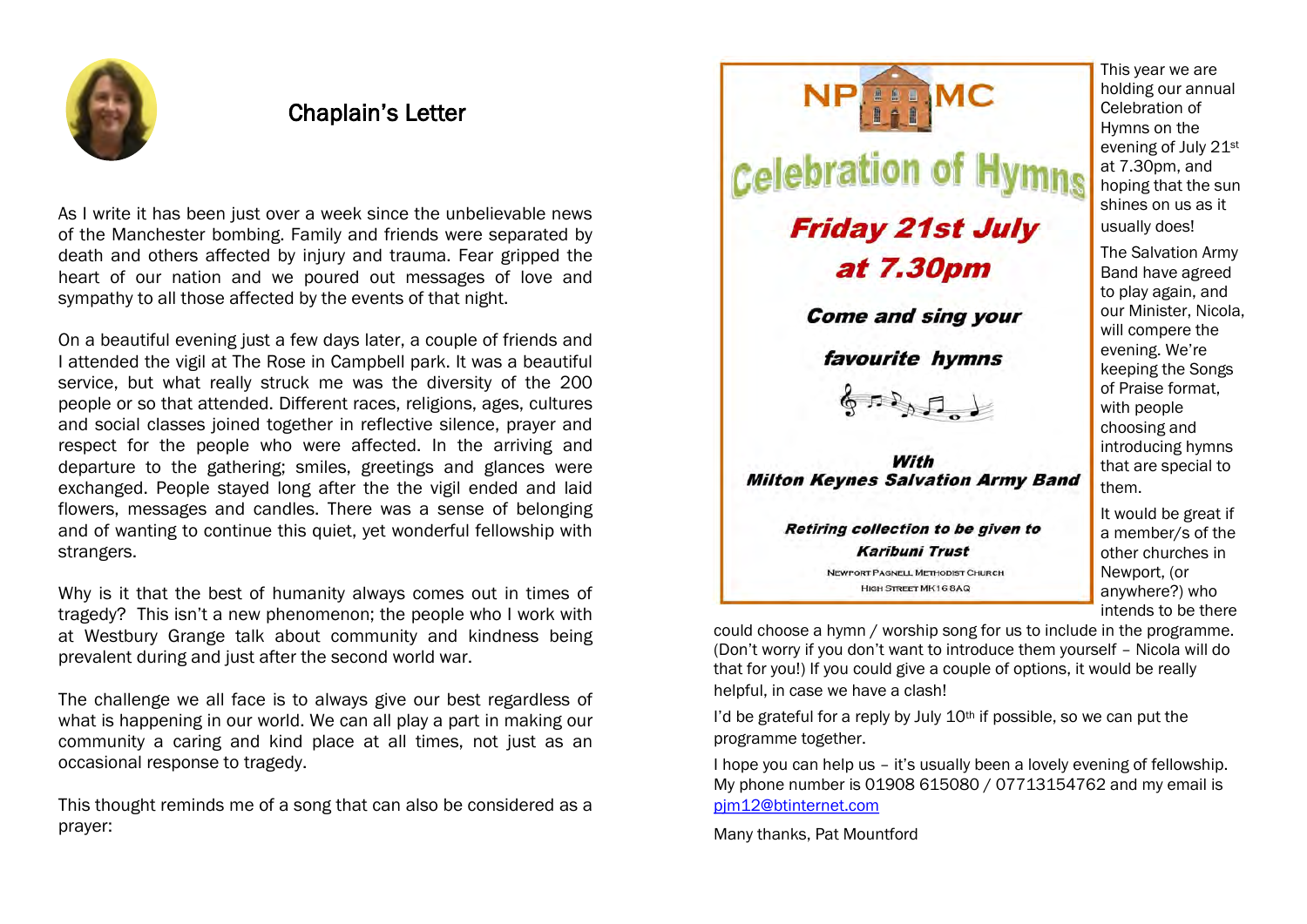



Music for a Sunday Afternoon

# 3pm Sunday 9th July

The Limes Atrium, Westbury Grange and The Limes, Westbury Lane, Newport Pagnell, MK16 8JA

Admission price including refreshments - £5

Proceeds to the work of MHA in Westbury Grange and The Limes

*Let peace begin with me Let this be the moment now. With every step I take Let this be my solemn vow. To take each moment And live each moment In peace eternally. Let there be peace on earth And let it begin with me.*

Let us go in peace to love and serve the Lord; His world and His people.

Birgitte Grace Chaplain, MHA Westbury Grange